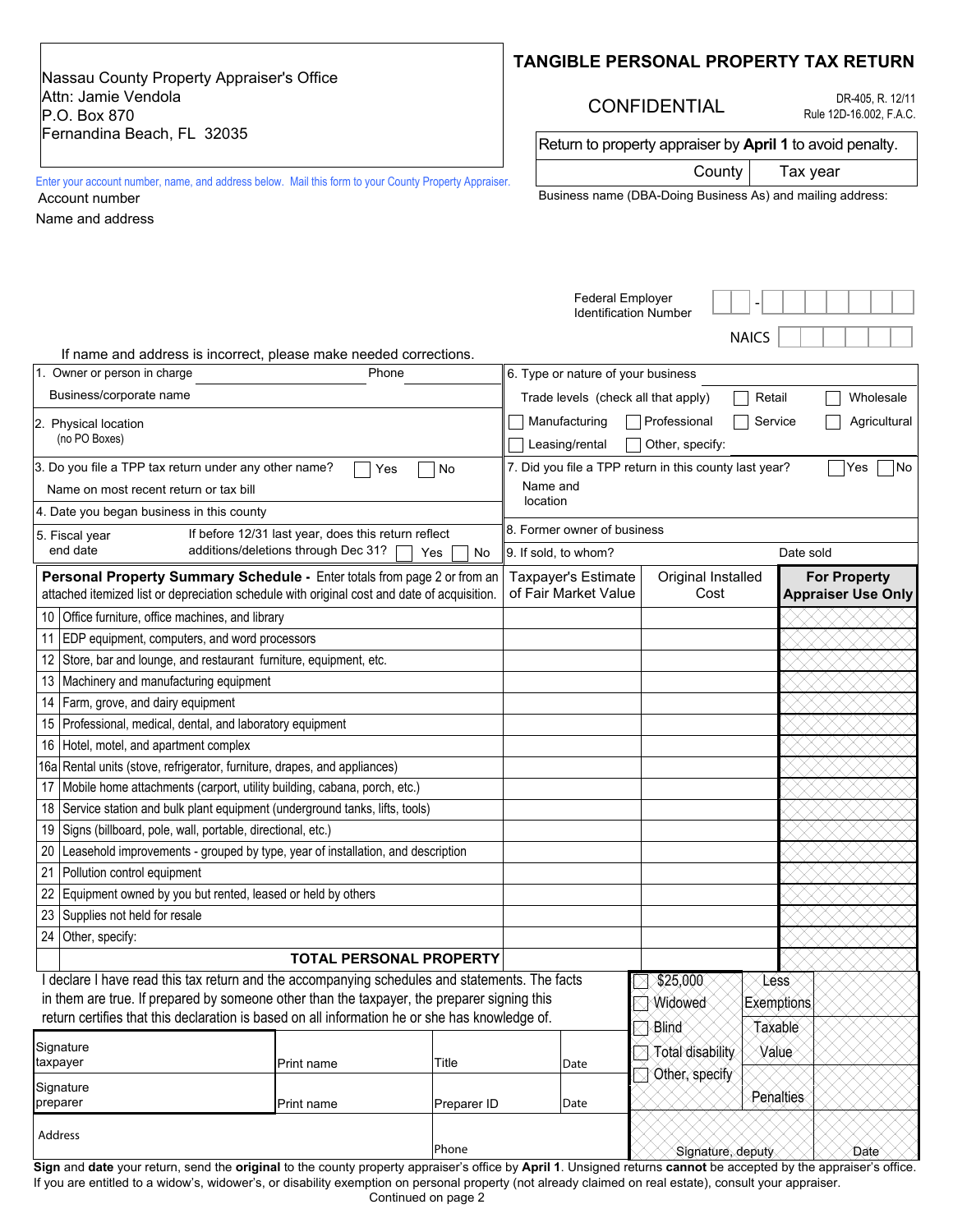# TANGIBLE PERSONAL PROPERTY

#### Report all property owned by you including fully depreciated items still in use.

|                                                        | ASSETS PHYSICALLY REMOVED DURING THE LAST YEAR       |                                                                                      |     |                                                     |                      |                                             |                                                      |                                                   |                        |                                                |              |                                  |                                        |  |
|--------------------------------------------------------|------------------------------------------------------|--------------------------------------------------------------------------------------|-----|-----------------------------------------------------|----------------------|---------------------------------------------|------------------------------------------------------|---------------------------------------------------|------------------------|------------------------------------------------|--------------|----------------------------------|----------------------------------------|--|
| Description                                            |                                                      | Age                                                                                  |     | Year                                                | Taxpayer's Estimate  |                                             | Original Installed                                   |                                                   |                        |                                                |              |                                  | Disposed, sold, or traded and to whom? |  |
|                                                        |                                                      |                                                                                      |     | Acquired of Fair Market Value                       |                      |                                             |                                                      | Cost                                              |                        |                                                |              |                                  |                                        |  |
|                                                        |                                                      |                                                                                      |     |                                                     |                      |                                             |                                                      |                                                   |                        |                                                |              |                                  |                                        |  |
|                                                        |                                                      |                                                                                      |     |                                                     |                      |                                             |                                                      |                                                   |                        |                                                |              |                                  |                                        |  |
|                                                        |                                                      |                                                                                      |     |                                                     |                      |                                             |                                                      |                                                   |                        |                                                |              |                                  |                                        |  |
|                                                        | LEASED, LOANED, OR RENTED EQUIPMENT                  |                                                                                      |     | Complete if you hold equipment belonging to others. |                      |                                             |                                                      |                                                   |                        |                                                |              |                                  | Lease                                  |  |
|                                                        |                                                      |                                                                                      |     |                                                     |                      |                                             |                                                      |                                                   |                        |                                                |              |                                  | Purchase                               |  |
| Name and Address of Owner or Lessor                    |                                                      | Description                                                                          |     |                                                     |                      | Year                                        | Year of<br>Monthly<br>Acquired   Manufacture<br>Rent |                                                   |                        | Original Installed<br>Option<br>Cost<br>Yes No |              |                                  |                                        |  |
|                                                        |                                                      |                                                                                      |     |                                                     |                      |                                             |                                                      |                                                   |                        |                                                |              |                                  |                                        |  |
|                                                        |                                                      |                                                                                      |     |                                                     |                      |                                             |                                                      |                                                   |                        |                                                |              |                                  |                                        |  |
|                                                        |                                                      |                                                                                      |     |                                                     |                      |                                             |                                                      |                                                   |                        |                                                |              |                                  |                                        |  |
|                                                        | SCHEDULE FOR LINE 22, PAGE 1                         |                                                                                      |     |                                                     |                      |                                             |                                                      |                                                   |                        |                                                |              |                                  |                                        |  |
|                                                        |                                                      | Equipment owned by you but rented, leased, or held by others. Enter total on page 1. |     |                                                     |                      |                                             |                                                      |                                                   | Taxpayer's<br>Original |                                                |              |                                  |                                        |  |
| Name/address of lessee<br>Lease                        |                                                      |                                                                                      |     | Description                                         | Year<br>Age          |                                             | Monthly                                              |                                                   | Term                   | <b>Estimate of Fair</b>                        |              | Cond*                            | <b>Installed Cost</b>                  |  |
| Number                                                 | Actual physical location                             |                                                                                      |     |                                                     | Acquired             |                                             | Rent                                                 |                                                   |                        | <b>Market Value</b>                            |              |                                  | New                                    |  |
|                                                        |                                                      |                                                                                      |     |                                                     |                      |                                             |                                                      |                                                   |                        |                                                |              | $\overline{\phantom{a}}$         |                                        |  |
|                                                        |                                                      |                                                                                      |     |                                                     |                      |                                             |                                                      |                                                   |                        |                                                |              | $\vert \blacktriangledown \vert$ |                                        |  |
|                                                        |                                                      |                                                                                      |     |                                                     |                      |                                             |                                                      |                                                   |                        |                                                |              | $\overline{\phantom{a}}$         |                                        |  |
|                                                        | SCHEDULES FOR PAGE 1, LINES 10 - 21, 23, and 24      |                                                                                      |     |                                                     |                      |                                             |                                                      |                                                   |                        |                                                |              |                                  | <b>APPRAISER'S USE ONLY</b>            |  |
|                                                        | $\blacktriangleright$ Enter line number from page 1. |                                                                                      | Age | Year                                                |                      | Taxpayer's Estimate                         |                                                      |                                                   |                        | Original Installed                             |              |                                  |                                        |  |
|                                                        | Description                                          |                                                                                      |     | Acquired                                            |                      | of Fair Market Value                        | Cond*                                                |                                                   |                        | Cost                                           | Cond*        |                                  | Value                                  |  |
|                                                        |                                                      |                                                                                      |     |                                                     |                      |                                             |                                                      | $\overline{\phantom{a}}$                          |                        |                                                |              |                                  |                                        |  |
|                                                        |                                                      |                                                                                      |     |                                                     |                      |                                             |                                                      | $\boxed{\mathbf{v}}$                              |                        |                                                |              |                                  |                                        |  |
|                                                        |                                                      |                                                                                      |     |                                                     |                      |                                             |                                                      | $\blacksquare$                                    |                        |                                                |              |                                  |                                        |  |
|                                                        |                                                      |                                                                                      |     |                                                     |                      |                                             |                                                      | $\blacktriangleright$                             |                        |                                                |              |                                  |                                        |  |
|                                                        |                                                      |                                                                                      |     |                                                     |                      |                                             |                                                      | $\vert \blacktriangledown \vert$                  |                        |                                                |              |                                  |                                        |  |
|                                                        |                                                      |                                                                                      |     |                                                     |                      |                                             |                                                      | $\boxed{\mathbf{v}}$                              |                        |                                                |              |                                  |                                        |  |
|                                                        |                                                      |                                                                                      |     |                                                     |                      |                                             |                                                      | $\blacktriangleright$                             |                        |                                                |              |                                  |                                        |  |
|                                                        |                                                      |                                                                                      |     |                                                     |                      |                                             |                                                      | $\blacktriangleright$                             |                        |                                                |              |                                  |                                        |  |
|                                                        |                                                      |                                                                                      |     |                                                     |                      |                                             |                                                      | $\blacktriangleright$                             |                        |                                                |              |                                  |                                        |  |
|                                                        |                                                      |                                                                                      |     |                                                     |                      |                                             |                                                      | $\vert \textbf{v} \vert$                          |                        |                                                |              |                                  |                                        |  |
|                                                        |                                                      |                                                                                      |     |                                                     |                      |                                             |                                                      | $\blacktriangleright$<br>$\vert \textbf{v} \vert$ |                        |                                                |              |                                  |                                        |  |
|                                                        |                                                      |                                                                                      |     |                                                     |                      |                                             |                                                      | $\overline{\phantom{0}}$                          |                        |                                                |              |                                  |                                        |  |
| Enter totals on page 1.                                |                                                      |                                                                                      |     | <b>TOTAL</b>                                        |                      |                                             | <b>TOTAL</b>                                         |                                                   |                        |                                                | <b>TOTAL</b> |                                  |                                        |  |
| $\mathbf{r}$                                           |                                                      |                                                                                      |     | Year                                                |                      | Taxpayer's Estimate                         |                                                      |                                                   |                        | Original Installed                             |              |                                  |                                        |  |
|                                                        | Enter line number from page 1.<br>Description        |                                                                                      | Age | Acquired                                            | of Fair Market Value |                                             | Cond*                                                |                                                   |                        | Cost                                           | Cond*        |                                  | Value                                  |  |
|                                                        |                                                      |                                                                                      |     |                                                     |                      |                                             |                                                      | $\vert \blacktriangledown \vert$                  |                        |                                                |              |                                  |                                        |  |
|                                                        |                                                      |                                                                                      |     |                                                     |                      |                                             |                                                      | $\overline{\phantom{a}}$                          |                        |                                                |              |                                  |                                        |  |
|                                                        |                                                      |                                                                                      |     |                                                     |                      |                                             |                                                      |                                                   |                        |                                                |              |                                  |                                        |  |
|                                                        |                                                      |                                                                                      |     |                                                     |                      |                                             |                                                      | $\overline{\Xi}$                                  |                        |                                                |              |                                  |                                        |  |
|                                                        |                                                      |                                                                                      |     |                                                     |                      |                                             |                                                      | $\overline{\phantom{0}}$                          |                        |                                                |              |                                  |                                        |  |
|                                                        |                                                      |                                                                                      |     |                                                     |                      |                                             |                                                      | $\blacksquare$                                    |                        |                                                |              |                                  |                                        |  |
|                                                        |                                                      |                                                                                      |     |                                                     |                      |                                             |                                                      | $\overline{\phantom{a}}$                          |                        |                                                |              |                                  |                                        |  |
| Enter totals on page 1.                                |                                                      |                                                                                      |     | <b>TOTAL</b>                                        |                      |                                             | <b>TOTAL</b>                                         |                                                   |                        |                                                | <b>TOTAL</b> |                                  |                                        |  |
| $\blacktriangledown$<br>Enter line number from page 1. |                                                      |                                                                                      | Age | Year<br>Acquired                                    |                      | Taxpayer's Estimate<br>of Fair Market Value | Cond*                                                |                                                   |                        | Original Installed<br>Cost                     | Cond*        |                                  | Value                                  |  |
|                                                        | Description                                          |                                                                                      |     |                                                     |                      |                                             |                                                      | $\blacksquare$                                    |                        |                                                |              |                                  |                                        |  |
|                                                        |                                                      |                                                                                      |     |                                                     |                      |                                             |                                                      | $\boxed{\mathbf{v}}$                              |                        |                                                |              |                                  |                                        |  |
|                                                        |                                                      |                                                                                      |     |                                                     |                      |                                             |                                                      | $\vert \textbf{v} \vert$                          |                        |                                                |              |                                  |                                        |  |
|                                                        |                                                      |                                                                                      |     |                                                     |                      |                                             |                                                      | $\blacktriangleright$                             |                        |                                                |              |                                  |                                        |  |
|                                                        |                                                      |                                                                                      |     |                                                     |                      |                                             |                                                      | $\overline{\blacksquare}$                         |                        |                                                |              |                                  |                                        |  |
|                                                        |                                                      |                                                                                      |     |                                                     |                      |                                             |                                                      | $\overline{\phantom{a}}$                          |                        |                                                |              |                                  |                                        |  |
|                                                        |                                                      |                                                                                      |     |                                                     |                      |                                             |                                                      | $\overline{\mathbf{z}}$                           |                        |                                                |              |                                  |                                        |  |
|                                                        | Enter totals on page 1.                              |                                                                                      |     | <b>TOTAL</b>                                        |                      |                                             | <b>TOTAL</b>                                         |                                                   |                        |                                                | <b>TOTAL</b> |                                  |                                        |  |

\*Condition: enter good, avg (average), or poor. Add pages, if needed.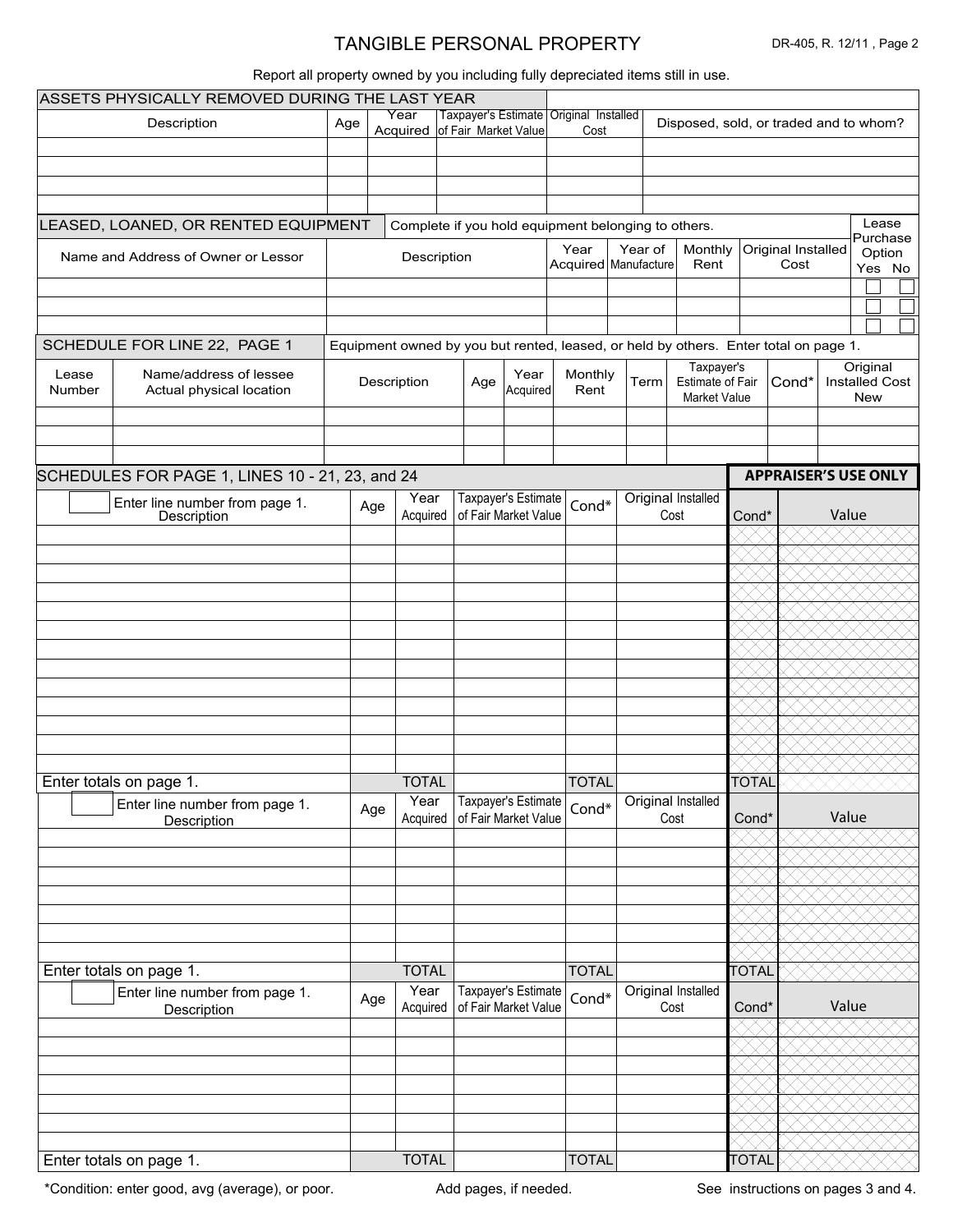# INSTRUCTIONS DR-405, R. 12/11, page 3

Complete this form if you own property used for commercial purposes that is not included in the assessed value of your business' real property. This may include office furniture, computers, tools, supplies, machines, and leasehold improvements. Return this to your property appraiser's office by April 1. Keep a copy for your records.

Report your summary totals on page 1. Use page 2 or an attached, itemized list with original cost and date acquired for each item to provide the details for each category. Contact your local property appraiser if you have questions.

If you ask, the property appraiser will give you an extension for 30 days and may grant an additional 15 days. You must ask for the extension in time for the property appraiser to consider the request and act on it before April 1.

Each return is eligible for an exemption up to \$25,000. By filing a DR-405 on time you automatically apply for the exemption. If you do not file on time, Florida Law provides for the loss of the \$25,000 exemption.

# WHAT TO REPORT

### **Include on your return:**

- 1. Tangible Personal Property. Goods, chattels, and other articles of value (except certain vehicles) that can be manually possessed and whose chief value is intrinsic to the article itself.
- 2. Inventory held for lease. *Examples:* equipment, furniture, or fixtures after their first lease or rental.
- 3. Equipment on some vehicles. *Examples*: power cranes, air compressors, and other equipment used primarily as a tool rather than a hauling vehicle.
- 4. Property personally owned, but used in the business.
- 5. Fully depreciated items, whether written off or not. Report at original installed cost.

## **Do not include:**

- 1. Intangible Personal Property. *Examples*: money, all evidences of debt owed to the taxpayer, all evidence of ownership in a corporation.
- 2. Household Goods*. Examples*: wearing apparel, appliances, furniture, and other items ordinarily found in the home and used for the comfort of the owner and his family, and not used for commercial purposes.
- 3. Most automobiles, trucks, and other licensed vehicles. See 3 above.
- 4. Inventory that is for sale as part of your business. Items commonly referred to as goods, wares, and merchandise that are held for sale.

# LOCATION OF PERSONAL PROPERTY

Report all property located in this county on January 1. You must file a single return for each site in the county where you transact business. If you have freestanding property at multiple sites other than where you transact business, file a separate, but single, return for all such property located in the county.

Examples of freestanding property at multiple sites include vending and amusement machines, LP/ propane tanks, utility and cable company property, billboards, leased equipment, and similar property not customarily located in the offices, stores, or plants of the owner, but is placed throughout the county.

#### PENALTIES

**Failure to file** - 25% of the total tax levied against the property for each year that no return is filed

**Filing late** - 5% of the total tax levied against the property covered by that return for each year, each month, and part of a month, that a return is late, but not more than 25% of the total tax

**Unlisted property** -15% of the tax attributable to the omitted property

#### RELATED FLORIDA TAX LAWS

§192.042, F.S. - Assessment date: Jan 1 §193.052, F.S. - Filing requirement §193.062, F.S. - Filing date: April 1 §193.063, F.S. - Extensions for filing §193.072, F.S. - Penalties §193.074, F.S. - Confidentiality §195.027(4), F.S.- Return Requirements §196.183, F.S. - \$25,000 Exemption § 837.06, F.S. - False Official Statements